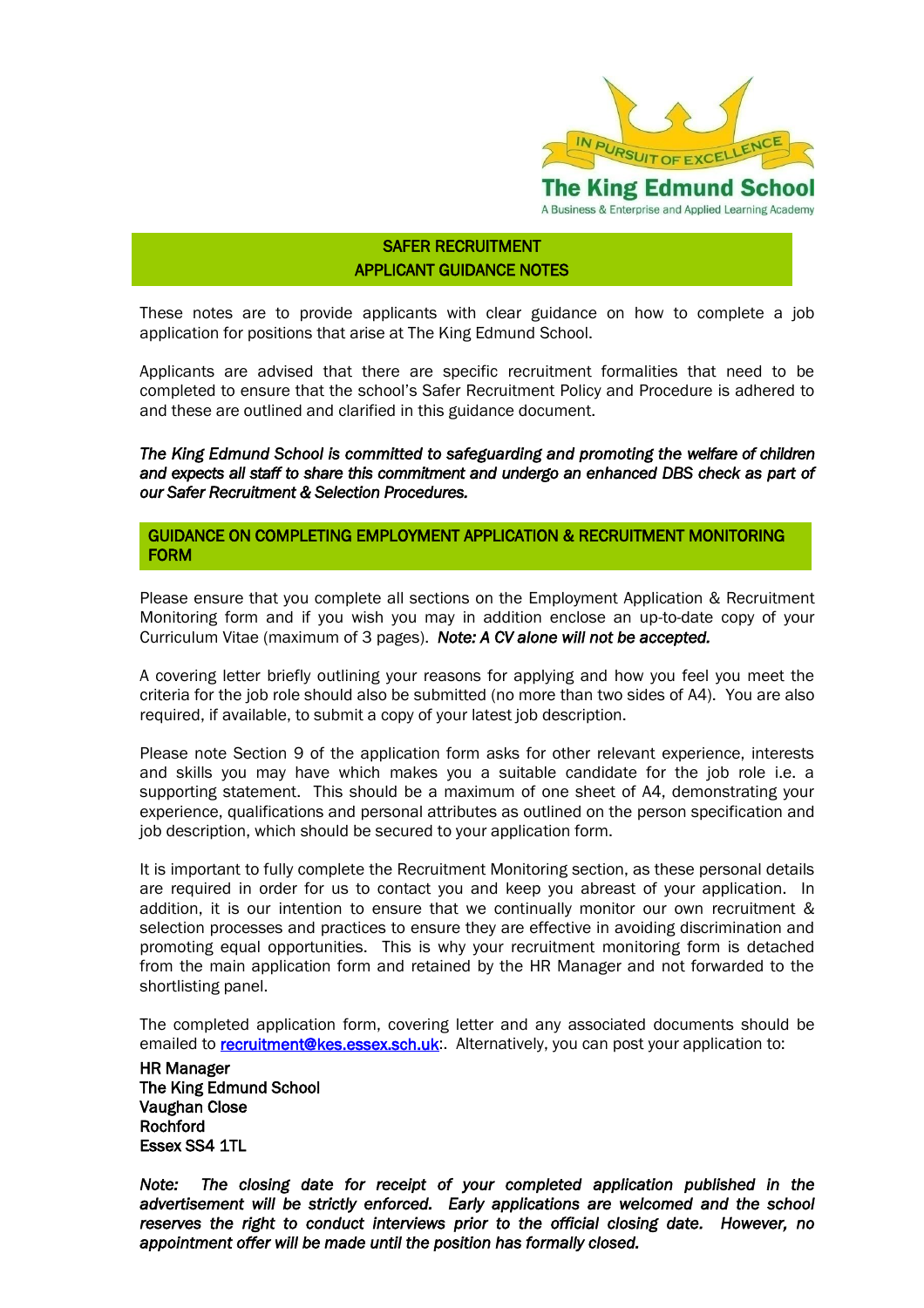### **SHORTLISING**

Shortlisting usually takes place within the week preceding the closing date of the advertisement. If you have not been contacted within four weeks after the closing date you may assume that you have not been successful.

It is not the school"s policy to feedback reasons why the school does not wish to pursue an individual application before an interview. However, should you have any queries regarding your application and/or the school"s Safer Recruitment Policy and Procedure please do not hesitate to contact the HR Manager on 01702 560904.

### INTERVIEW AND SELECTION ARRANGEMENTS

Formal interviews and any other selection activities are normally held as soon as is reasonably and practicably possible after the closing date.

Shortlisted candidates are contacted by telephone initially and followed up with a formal invite for interview letter outlining all the relevant details of the interview / assessment day arrangements, including any activity preparation (for example lesson brief for teaching staff). A maximum of 5 candidates per post are usually shortlisted.

# CONDITIONAL EMPLOYMENT OFFER

It is usual practice to verbally offer the successful candidate the post on the day of the interview or as soon as is practicable (outcome timescales will be advised at the end of the interview process).

Upon receipt of a verbal acceptance from the successful candidate, the conditional employment offer will be issued in writing and will be subject to the pre-employment recruitment checks as outlined in the conditional offer letter (including satisfactory references, medical clearance, DBS (previously known as CRB) clearance, qualification evidence, prohibited from teaching checks as well as eligibility to work in the UK).

Unsuccessful candidates will be notified verbally of the decision giving reasons and some general feedback on the interview and then followed up in writing.

# ELIGIBILITY TO WORK IN THE UK

If you are shortlisted for interview, you will be asked to provide evidence that you are eligible to work in this country (Asylum and Immigration Act 1996, Amended May 2004). Details will be enclosed with your invite to interview letter.

### EVIDENCE OF QUALIFICATIONS

Evidence of qualifications will need to be seen at interview, together with a valid driving licence if required by the post. If you are unable to provide the original documentation at interview and you are successful, you will be required to produce the original documentation prior to your first day of your employment.

If the post requires you to hold a valid driving licence you should be aware that if penalties and/or a driving ban is imposed, your offer / continued employment may be jeopardised.

Please note if the vacancy requires you to hold a First Aid at Work Certificate it is your responsibility to ensure that a valid certificate is maintained by attending refresher courses (funded by the school).